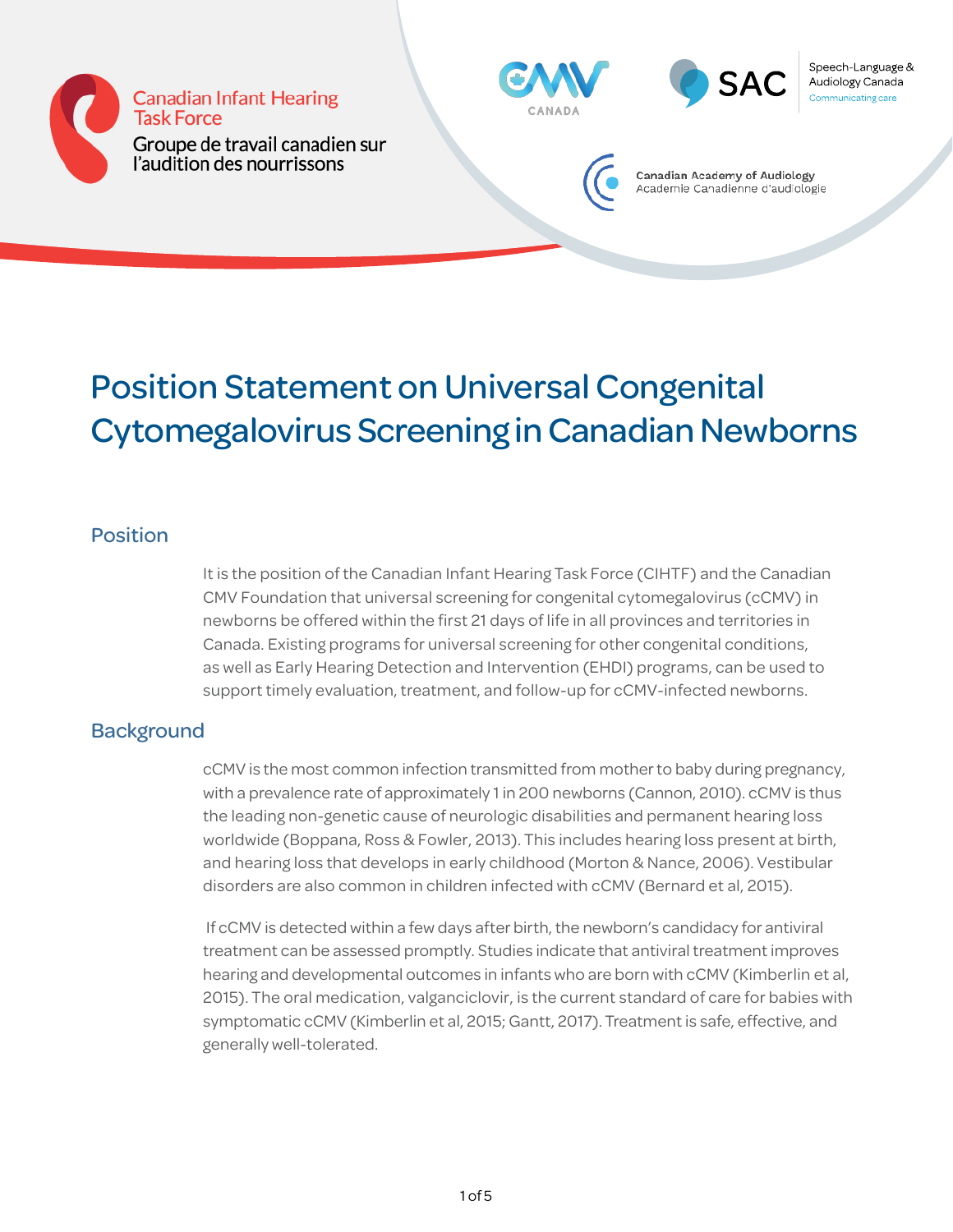For newborns with cCMV who are not eligible for antiviral treatment, initiation of hearing assessments at regular intervals can support early hearing loss detection and intervention. This is important because newborns with cCMV may develop hearing loss later in childhood, and hearing can deteriorate over time (Fowler, 2013). With an early cCMV diagnosis, infected infants will also benefit from surveillance protocols that may mitigate other complications, such as neurodevelopmental disorders and vision impairment.

For both cCMV and permanent hearing loss, early identification is critical to mitigating the impact on the child and improving intervention outcomes. Early childhood hearing loss negatively impacts speech, language, and cognitive development if not identified and managed promptly (Tomblin et al, 2015). Timely provision of hearing technology and support for communication during the critical developmental period strengthens positive outcomes (Tobey et al, 2013; Tomblin et al, 2020).

Without universal screening, thousands of Canadian infants with cCMV will go undiagnosed every year. As a result, they may not receive appropriate treatment or support for late-onset hearing loss or other developmental complications of the infection. Since approximately 90% of newborns with cCMV show no symptoms, most will go undetected in the absence of universal screening (Kenneson & Canon, 2007). For infants who display symptoms at birth, cCMV often goes unrecognized because the symptoms may be associated with other conditions (Vaudry et al, 2014; Sorichetti et al, 2016).

In most provinces and territories in Canada, universal newborn screening for cCMV is not available, even in those that have EHDI programs. EHDI programs include universal hearing screening of newborns, surveillance of children at risk of developing hearing loss in early childhood, and intervention services and supports if hearing loss is identified. For parents of a child with cCMV, knowing the cause for hearing loss is important and meaningful. Receiving a timely cCMV diagnosis means fewer unnecessary tests, anticipatory guidance, and comfort in knowing the cause of the hearing loss.

It is recommended that universal cCMV screening be conducted within 21 days of birth. After 3 weeks of age, it is unknown whether the infection was acquired postnatally (e.g., through breastmilk) or congenitally (e.g., in utero). This distinction has implications for antiviral treatment and outcomes (Rawlinson et al, 2017). Screening for cCMV can be done by examining a newborn's saliva, urine, or blood. Although saliva and urine offer the greatest screening sensitivity (Boppana et al, 2011; Ross et al, 2014), routine testing of a blood sample drawn hours after birth is currently available across Canada. The heel prick blood draw is the standard of care in many provinces and territories in Canada to look for treatable diseases that usually show no symptoms at birth. cCMV is not included on the list of diseases screened in the majority of provinces and territories.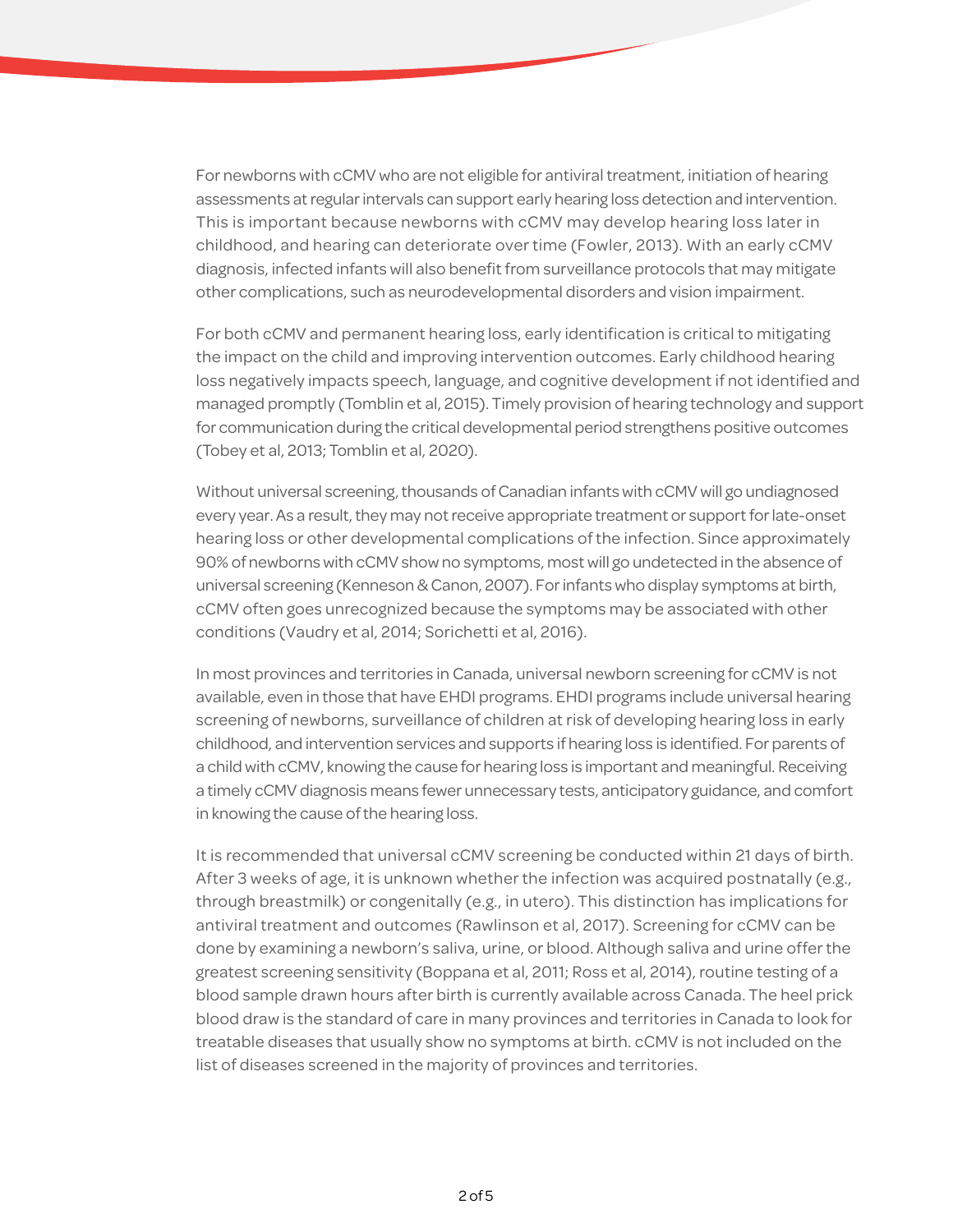Universal newborn cCMV screening would result in long-term cost savings by reducing the burden of hearing loss and lifelong neurodevelopmental disabilities. Research has demonstrated the healthcare costs of one individual with profound hearing loss is approximately \$1.2 million USD (Gantt et al, 2016). This includes \$280,000 in lifetime costs plus \$926,000 in productivity costs. A major contributor to these costs is educational assistance. Estimates of the cost of educational assistance for a child with severe and profound hearing loss with onset before age 6 years ranges from \$135,000 - \$290,000 (Gantt et al, 2016). Among infants who are positive for cCMV, yet do not show symptoms at birth, it is estimated that there would be a 12% reduction in the costs related to hearing loss due to earlier identification resulting from universal cCMV screening within an EHDI program (Gantt et al, 2016).

Currently, Newborn Screening Ontario (NSO) uses the dried blood spot to screen for cCMV as part of the Hearing Loss Risk Factor Screening in collaboration with Ontario's EHDI Program. Existing program structures for both programs made the addition of universal cCMV screening and follow-up feasible. Children born with cCMV in Ontario who would have otherwise gone undiagnosed are now provided with hearing and developmental monitoring, and antiviral treatment and hearing loss intervention as necessary.

Congenital CMV can cause significant morbidity in newborns, with lifelong implications, yet permanent disabilities are preventable and treatable. If detected early, developmental outcomes of affected children can be dramatically improved with appropriate interventions. Without universal newborn screening for cCMV, most infected infants will go undiagnosed, resulting in failure to provide the necessary early interventions to support positive outcomes. Ontario's successful newborn cCMV screening within its EHDI program provides a precedent for other Canadian provinces and territories.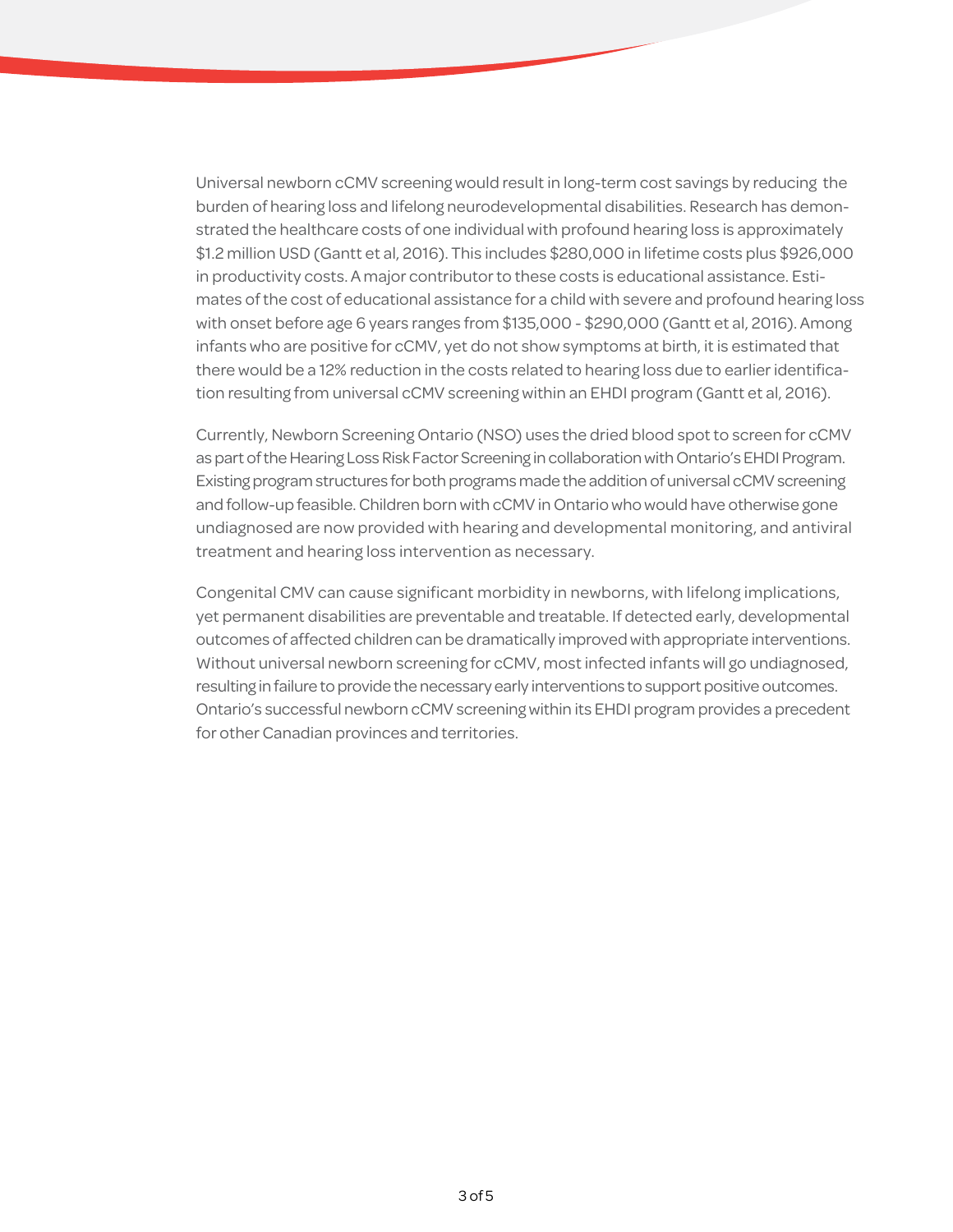## References

- Bernard, S., Wiener-Vacher, S., Van Den Abbeele, T., & Teissier, N. (2015). Vestibular Disorders in Children With Congenital Cytomegalovirus Infection. *Pediatrics*, *136*(4), e887–e895. <https://doi.org/10.1542/peds.2015-0908>
- Boppana, S. B., Ross, S. A., Shimamura, M., Palmer, A. L., Ahmed, A., Michaels, M. G., Sánchez, P. J., Bernstein, D. I., Tolan, R. W., Jr, Novak, Z., Chowdhury, N., Britt, W. J., Fowler, K. B., & National Institute on Deafness and Other Communication Disorders CHIMES Study (2011). Saliva polymerase-chain-reaction assay for cytomegalovirus screening in newborns. *The New England journal of medicine, 364*(22), 2111–2118. [https://doi.org/10.1056/NEJMoa1006561](https://doi.org/10.1056/NEJMoa1006561 )
- Boppana, S. B., Ross, S. A., & Fowler, K. B. (2013). Congenital cytomegalovirus infection: clinical outcome. *Clinical Infectious Diseases, 57 Suppl 4*(Suppl 4), S178–S181. <https://doi.org/10.1093/cid/cit629>
- Cannon, M. J., Schmid, D. S., & Hyde, T. B. (2010). Review of cytomegalovirus seroprevalence and demographic characteristics associated with infection. *Reviews in Medical Virology, 20*(4), 202–213. <https://doi.org/10.1002/rmv.655>
- Fowler K. B. (2013). Congenital cytomegalovirus infection: audiologic outcome. *Clinical infectious diseases: an official publication of the Infectious Diseases Society of America, 57 Suppl 4*(Suppl 4), S182–S184. <https://doi.org/10.1093/cid/cit609>
- Gantt, S., Bitnun, A., Renaud, C., Kakkar, F., & Vaudry, W. (2017). Diagnosis and management of infants with congenital cytomegalovirus infection. *Paediatrics & child health, 22*(2), 72–74. <https://doi.org/10.1093/pch/pxx002>
- Gantt, S., Dionne, F., Kozak, F. K., Goshen, O., Goldfarb, D. M., Park, A. H., Boppana, S. B., & Fowler, K. (2016). Cost-effectiveness of Universal and Targeted Newborn Screening for Congenital Cytomegalovirus Infection. JAMA pediatrics, *170*(12), 1173–1180. <https://doi.org/10.1001/jamapediatrics.2016.2016>
- Kenneson, A., & Cannon, M. J. (2007). Review and meta-analysis of the epidemiology of congenital cytomegalovirus (CMV) infection. *Reviews in Medical Virology, 17*(4), 253–276. <https://doi.org/10.1002/rmv.535>
- Kimberlin, D. W., et al, National Institute of Allergy and Infectious Diseases Collaborative Antiviral Study Group (2015). Valganciclovir for symptomatic congenital cytomegalovirus disease. *The New England Journal of Medicine, 372*(10), 933–943. <https://doi.org/10.1056/NEJMoa1404599>